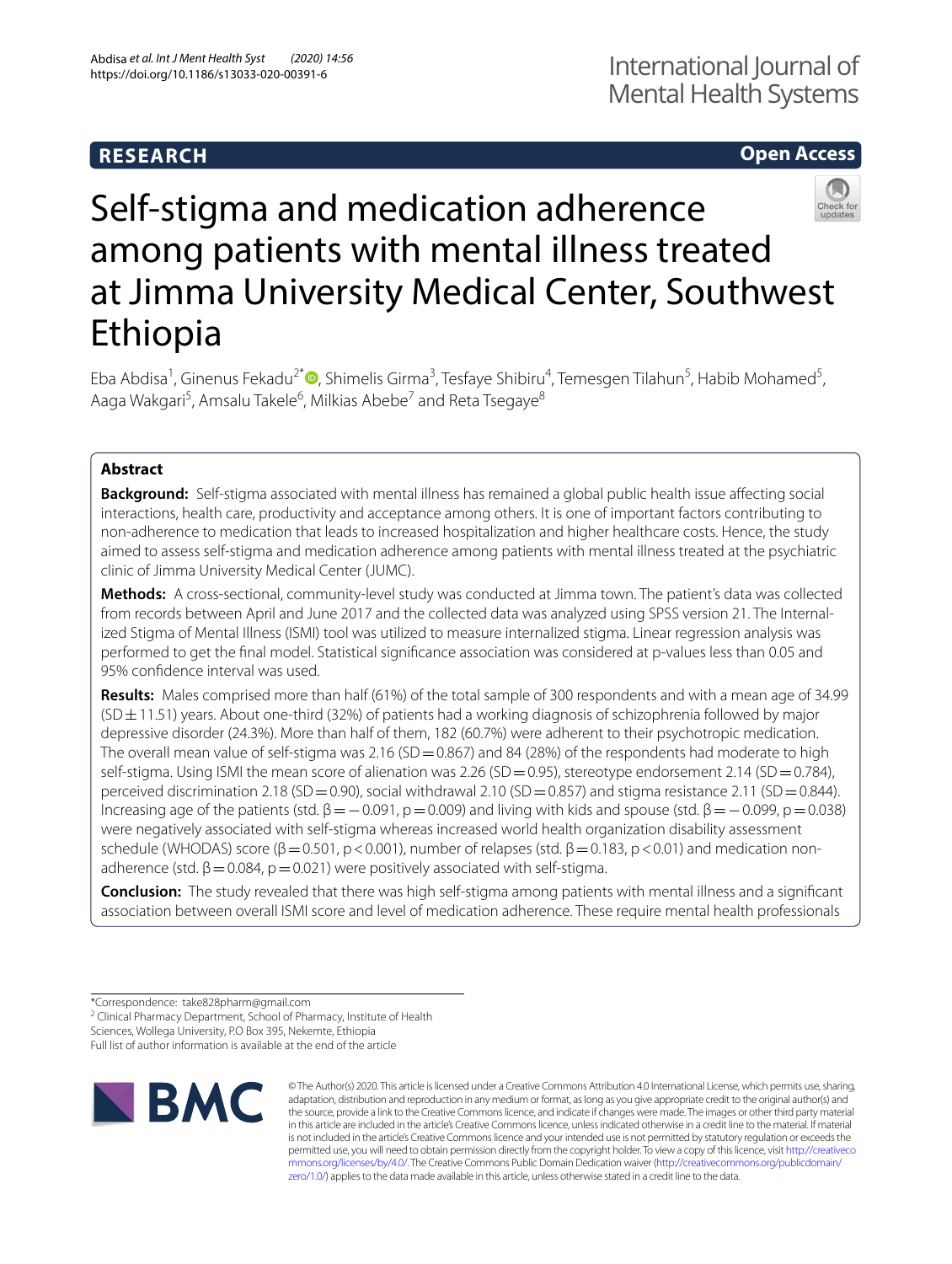and policy-makers should give attention to ways to overcome self-stigma and increase medication adherence among patients with mental illness.

**Keywords:** Self-stigma, Mental illness, Medication adherence, Psychiatry, Ethiopia

## **Background**

Stigma refers to a social phenomenon whereby the public has a negative view of individuals with attributes perceived by the general population as inferior, threatening, or having other negative connotations  $[1]$  $[1]$ . The stigma of psychiatric patients is a term that applies to labeling patients as diferent and inferior while discrimination is a behavioral manifestation of stigma and omission of patients from certain competitive areas, working as a form of intangible control over groups of people with mental illness [[2\]](#page-11-1). Self-stigma (internalized stigma) refers to the process by which individuals with mental illness apply negative stereotypes to themselves, expect to be rejected by others, and feel alienated from society [[3\]](#page-11-2). It is a gradual process in which a person (example, a psychiatric patient) is uncritically adopting negative societal prejudices about attributes discredited by others [\[1](#page-11-0), [4](#page-11-3)]. It is related to accepting public stigma in adherence to the concepts of stigma to sustain his/her life [\[5](#page-11-4)[–7](#page-11-5)].

Self-stigma associated with mental illness has remained a global public health concern over the past few years [\[8](#page-11-6)]. The majority of studies on self-stigma among individuals with mental illness originated from developed nations revealing that the range of self-stigma among patients with mental illness varies from 21.6 to  $69\%$  [\[4](#page-11-3), [9–](#page-11-7)[13](#page-11-8)]. It is associated with psychiatric illness and the main obstacle for preventing early and successful recovery [[14\]](#page-11-9). People with mental illnesses are among the most stigmatized groups in society [\[15](#page-11-10)].

Self-stigma afects the quality of life in several ways [\[5](#page-11-4), [16\]](#page-11-11). As a consequence of self-stigma, patients with mental illness usually have social, psychical, economical and psychological problems. This affects social interactions, health care, productivity and acceptance among others [[16–](#page-11-11)[19](#page-11-12)]. It can manifest in the loss of friends and loved ones—the people most critical to one's social support network. It can limit employment, housing and educational opportunities  $[20, 21]$  $[20, 21]$  $[20, 21]$  $[20, 21]$  $[20, 21]$ . The negative effects of stigmatizing attitudes toward people with mental illness can infuence all life domains: living, learning, working and establishing friendships [\[22](#page-11-15), [23\]](#page-11-16). It worsens mental illness and leads to social exclusion, inability to participate in important life activities, and poor tendency to seek treatment which at last hampers one major dimension of quality of life [\[5](#page-11-4), [16](#page-11-11)]. It was evident that an individual expecting rejection or condemnation by others tends to be socially withdrawn [\[1,](#page-11-0) [23](#page-11-16)].

Self-stigma is a barrier to the appropriate treatment and rehabilitation for mentally ill patients to avail treatment early that results in prolonged recovery, experience diferent psychological complications and face serious financial difficulties  $[13, 22, 24]$  $[13, 22, 24]$  $[13, 22, 24]$  $[13, 22, 24]$  $[13, 22, 24]$  $[13, 22, 24]$ . Senses of shame, low self-efficacy, and lack of confidence make patients try to avoid stigma by not seeking the required treatment [[22](#page-11-15), [23\]](#page-11-16). Outpatients who have adopted prejudices about psychiatric patients have less belief that their mental state will improve, are more depressed and show more negative self-esteem  $[1, 23, 25]$  $[1, 23, 25]$  $[1, 23, 25]$  $[1, 23, 25]$  $[1, 23, 25]$ . It is also the leading cause for the reason for more than an average of patients do not seek care, and leaving millions of individuals in the service gap  $[11, 14, 26-28]$  $[11, 14, 26-28]$  $[11, 14, 26-28]$  $[11, 14, 26-28]$  $[11, 14, 26-28]$ . The stigma of severe mental illness also exacerbates the patient burden caused by the illness [[14](#page-11-9)].

Medication non-adherence is a major public health problem that has been called an "invisible epidemic" [[29\]](#page-11-22). Researchers have indicated that self-stigma is one of the potentially important factors contributing to nonadherence to medication. This leads to increased hospitalization, higher healthcare costs and is a predictor of poor outcomes like more relapses, suicide and overall mortality [[30,](#page-11-23) [31](#page-11-24)]. Self-stigmatization has also a signifcant infuence on medication adherence attitude for patients according to fndings from a recent study [\[32](#page-11-25)]. Non-adherence to psychiatric treatment regimens has a profound impact on the disease course, relapse, future recovery, cost of health care, and the outcome for the patient [[33](#page-11-26)]. Fear of stigma connected to the diagnosis and fear of rejection due to revealing symptoms have been suggested to further increase non-adherence [[34](#page-11-27), [35\]](#page-11-28).

Individuals with mental illness have the dual burden of coping with the symptoms of mental illness, like hallucinations, depression, delusions and anxiety, as well as the societal stigmatization of their illness [\[22,](#page-11-15) [23](#page-11-16)]. Stigma results from a process by which certain individuals (groups) unjustifably are rendered shameful, excluded and discriminated [[5,](#page-11-4) [6](#page-11-29)]. Self-stigma among people with mental illness can also result from multiple cognitive and environmental factors and processes  $[36]$ . Efforts to remove or reduce stigma are still in their infancy [\[37](#page-11-31)]. The stigma of mental illness continues to be strong and pervasive in our society and to have detrimental efects on people with mental illness. Overall, stigma impedes recovery from mental illness and, thus, represents a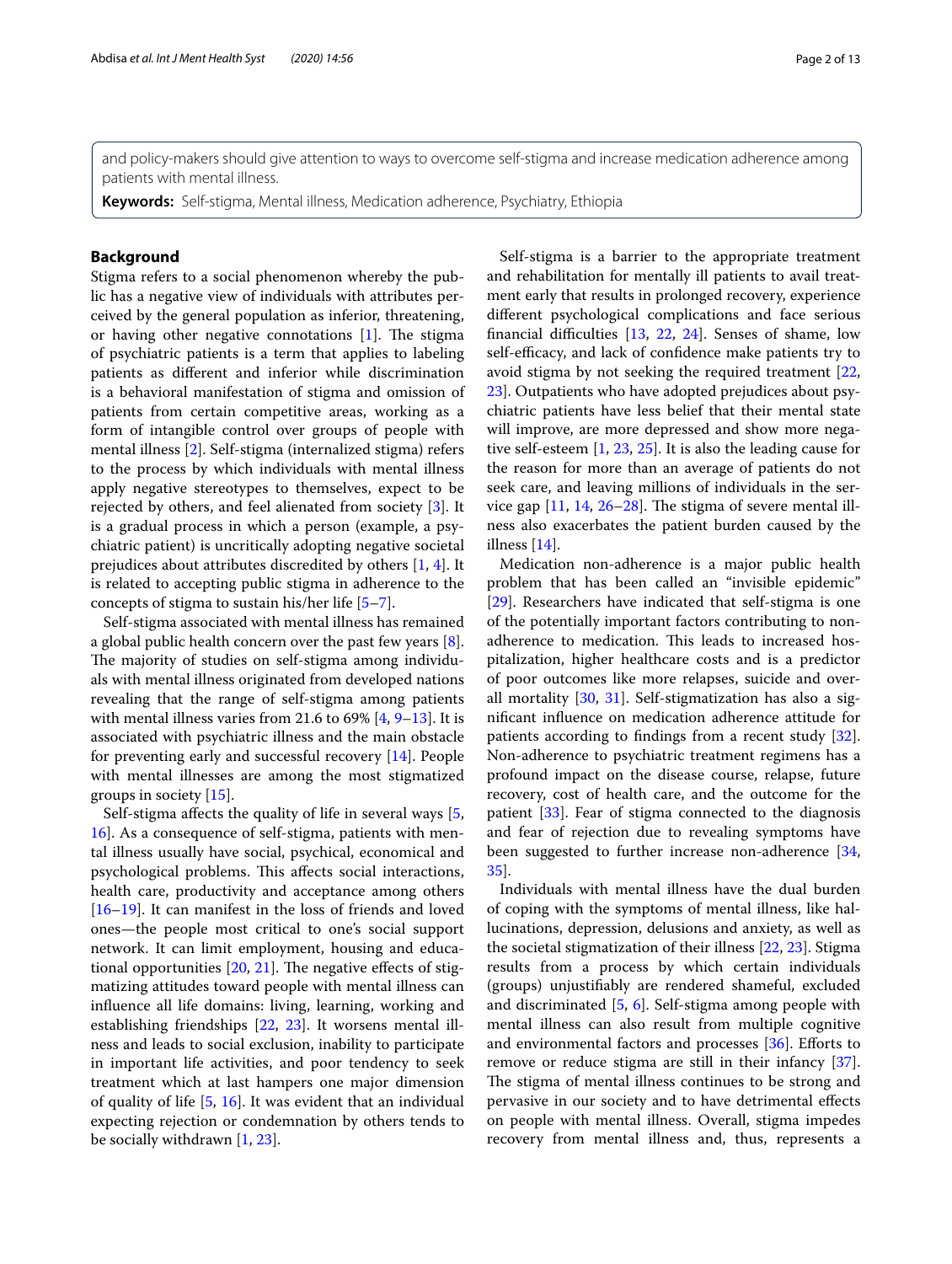tremendous burden on people with mental illness [\[24](#page-11-17)]. Hence, the study was aimed to assess self-stigma and medication adherence among patients with mental illness treated at the psychiatric clinic of Jimma University Medical Center (JUMC).

## **Methods**

## **Study setting, design and eligibility criteria**

The study was conducted at the community level in Jimma town patients with mental illness. Jimma town is the capital city of Jimma zone which was founded in the late 1830s and it occurs at south west part of Ethiopia at a distance of 352 km southwest from Addis Ababa. The town has 3 districts (Woreda) and 17 sub-districts (kebele). The town has two hospitals; Jimma general hospital and Jimma University Medical Center (JUMC). Psychiatric outpatient and inpatient services are available only at the JUMC. There were more than 1200 individuals who have ever follow-up treatment at psychiatric clinics of JUMC with diferent diagnosis and duration of treatment. A cross-sectional study was conducted by reviewing patients' charts from April 20 to June 20, 2017. Adult patients ( $\geq$  18 years) with mental illness who were listed under the DSM-IV-TR manual and had a history of at least one-time psychiatric treatment at the psychiatric clinic of JUMC were included. Patients who were newly diagnosed with mental illness within 6 months duration before data collection, who were not available during data collection and those who had hearing problems were excluded from the study.

#### **Study variables**

The outcome or dependent variable was self-stigma and the primary independent exposure variable was the level of medication adherence. Other were sociodemographic characteristics (age, sex, place of residence, education, occupation, monthly household expenditure, marital status, living condition, religion), various psychiatric illness' (bipolar disorder, major depressive disorder, schizophrenia, brief psychotic disorder, schizophreniform disorder, schizoafective disorder, delusional disorder, panic disorder, generalized anxiety disorder, post-traumatic stress disorder, acute stress disorder, social phobia etc.), duration of treatments, premorbid occupational status, the status of functional outcome, duration of the illness, age at onset of the illness, number of relapses, number of admissions, level of medication adherence and social support.

## **Sample size and sampling technique**

Single population proportion formula was used to calculate sample size using; the level of signifcance taken as 95%, ( $Z\alpha = 1.96$ ), the error of margin, 5% and  $p=0.2512%$ , the previous finding reported that the selfstigma prevalence was 25.12% [\[36](#page-11-30)].

$$
n=\frac{(Z_{\frac{\alpha}{2}})^2p(1-p)}{d^2}
$$

where  $P =$ extent of self-stigma,  $Z =$ critical value at 95% CI of certainty (1.96).  $d$  = the margin of error, 5%. n = the required sample size.

Therefore, the sample size was

$$
n = \frac{(1.96)^2 (0.25)(1 - 0.75)}{(0.05)^2}, n = 289
$$

Therefore, the sample size by the above calculation was 289. By adding 10% non-response rate, the fnal sample size was 318.

For obtaining study population, a systematic sampling method was used because the registration of the patients with mental illness who were only from Jimma town was used. Patients' data registration revealed that the total adult patients with mental illness who had treatment at the psychiatry clinic of JUMC were 1200 and from these 698 adult patients were from Jimma town. From these, 318 study participants were selected systematically by using a computer-generated method  $(k=2)$ . By reviewing chart study participants were identifed. Finally, the information of adult psychiatric patients was distributed to health extension workers of the town and psychiatry department staff according to the patients' address. Information of the study sample was provided to the health extension workers who contacted the patients using tracing methods and with the help of the contact number provided on the registration chart. But 14 of them died during data collection. Therefore, they were excluded from the study and data collection and analysis was carried out among 304 participants.

## **Data collection tools and process**

The data was collected from patients' charts and using interview-based structured questionnaires among the participants who were addressed by tracing methods in each kebele of the town. Two Bachelor of Science (B.Sc) psychiatric nurses and four mental health master's students were recruited for data collection.

The data collection tool had five components: sociodemographic variables, clinical details, self-stigma of mental illness (ISMI), WHODAS version 2 (12-items), Oslo scale for social support and Morisky Medication Adherence Scales (MMAS-4). Clinical inventory part includes patients' working diagnosis, age at onset, duration of illness, number of episodes, number of hospitalizations, duration of treatment, current clinical status, medication side efects, and previous suicide attempt.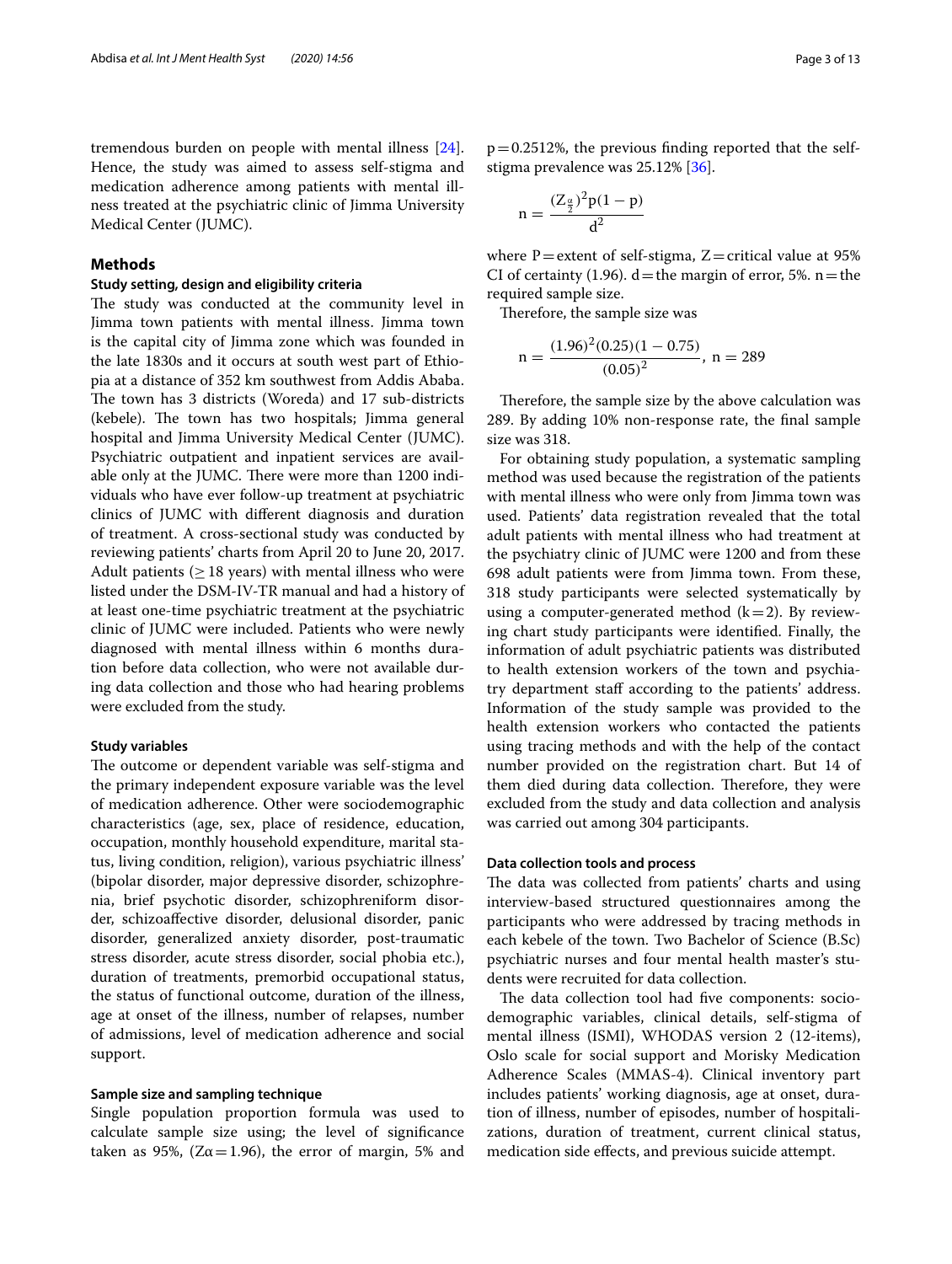The Internalized Stigma of Mental Illness (ISMI-29 items) tool [\[13](#page-11-8), [38](#page-11-32)[–40](#page-11-33)] was utilized to measure internalized stigma (internal consistency reliability coefficient of alpha=0.90) [\[41\]](#page-11-34). The tool was validated and has been used in several studies in Ethiopia [[5,](#page-11-4) [36,](#page-11-30) [42\]](#page-11-35). Each ISMI item contains a declarative statement about a potential stigma issue and participants respond to each statement by indicating their level of agreement:  $1 =$ strongly disagree;  $2 =$ disagree;  $3 =$ agree and  $4 =$ strongly agree. It contains fve subscales; alienation (6 items), stereotype endorsement (7 items), discrimination experience (5 items), social withdrawal (6 items), and stigma resistance (5 items). Alienation is "the subjective experience of being less than a full member of society". The stereotype endorsement is "the degree to which patients agreed with common stereotypes about people with a mental illness". The discrimination experience measures "respondents' perceptions of the way they tend to be treated by others". The social withdrawal measures the self-exclusion from social events (situations) due to mental illness. The stigma resistance subscale is "a person's ability to resist stigma" [[16,](#page-11-11) [36](#page-11-30)]. Except for the stigma resistance domain, a higher score of the remaining four subscales indicates higher internalized stigma. For that matter, stigma resistance items were reverse coded. The overall score was obtained by summing all the answered scores and divided by a total number of items.

The other tool which was developed by the World Health Organization, The 12-item Self-Report World Health Organization Disability Assessment Schedule 2.0 (WHODAS-II) [[43](#page-11-36), [44](#page-11-37)] was used to establish the level of impairment associated with mental illness and it assesses the level of disability and the number of days lost from work in the previous 30 days. It has 12 items and Likert scale (1–5). Oslo scale for social support has three items and is used to assess the level of social support of the participants [[45,](#page-12-0) [46\]](#page-12-1). Oslo-3 Social Support Scale (OSS-3); the interpretation was made as, a person scored 12–14 (good), 9–11 (moderate), and 3–8 (poor social support) [[47\]](#page-12-2).

The Morisky Medication-taking Adherence Scale (MMAS-4), a four-item self-report measure of medication-taking behavior, which has high reliability and validity, was used for assessing patient adherence  $[48]$  $[48]$ . MMAS-4 was reliable in the study (Cronbach's  $\alpha$  = 0.73) done in Jimma university specialized [[41\]](#page-11-34). It measures both intentional and unintentional adherence based on forgetfulness, carelessness, stopping medication when feeling better, and stopping medication when feeling worse. Each of the items has dichotomous types of responses (yes, no). In all, 0 point was allocated to a yes response and 1 point to a no response. The total score ranged from 0 (non-adherent) to 4 (adherent). The results were scored for all questions of medication adherence with a score of  $\leq$  2 classified as 'non-adherent' and > 2 as adherent [[39](#page-11-38), [41\]](#page-11-34).

## **Data quality management and analysis**

To ensure the quality of data, the project staff were trained for 2 days on the purpose of the study, details of the questionnaires, the technique of interview, the importance of privacy and confdentiality of the respondents. The data collection instrument tools were developed in English version, then translated to local language (Amharic and Afan Oromo) and later translated back to English version by experts for consistency. Twenty patients were pretested at the psychiatric clinic, JUMC, those who came for appointments from diferent parts of Jimma Zone except Jimma Town. During data collection process, all the collected data was reviewed daily and checked for completeness.

The collected data were entered into Epi-data version 3.1, and then exported to SPSS window version 21 for summarization and further analysis. Before analysis linear regression assumptions were checked. Simple linear regression analysis was carried out to assess the association between diferent variables and to identify candidates for multivariate linear regression analysis. Variable having p-value of less than 0.25 was subjected to multivariate linear regression analysis. Then, multivariate linear regression analysis was performed to get the fnal model. Statistical signifcance association was considered at p-values less than 0.05 and 95% confdence interval was used. Self-stigma was identifed against medication adherence status. The mean score for each of the subscale and overall self-stigma was done but the fnal subscale of ISMI was reversely recoded before the identifed mean score. Finally, the results were presented in tables, graphs and statements.

## **Operational defnition**

*Level of stigma* was based on the mean score of ISMI, and using similar score categories to the European and Ethiopian studies [[39,](#page-11-38) [42](#page-11-35)]:

- <2 of total score indicated that minimal internalized stigma.
- 2–2.5 of total score indicated that low internalized stigma.
- 2.5–3 of total score indicated that moderate internalized stigma.
- 3+ of total score indicated that high internalized stigma.

*Adherence to medication* The level of drug adherence was measured based on MMAS-4 score. Accordingly,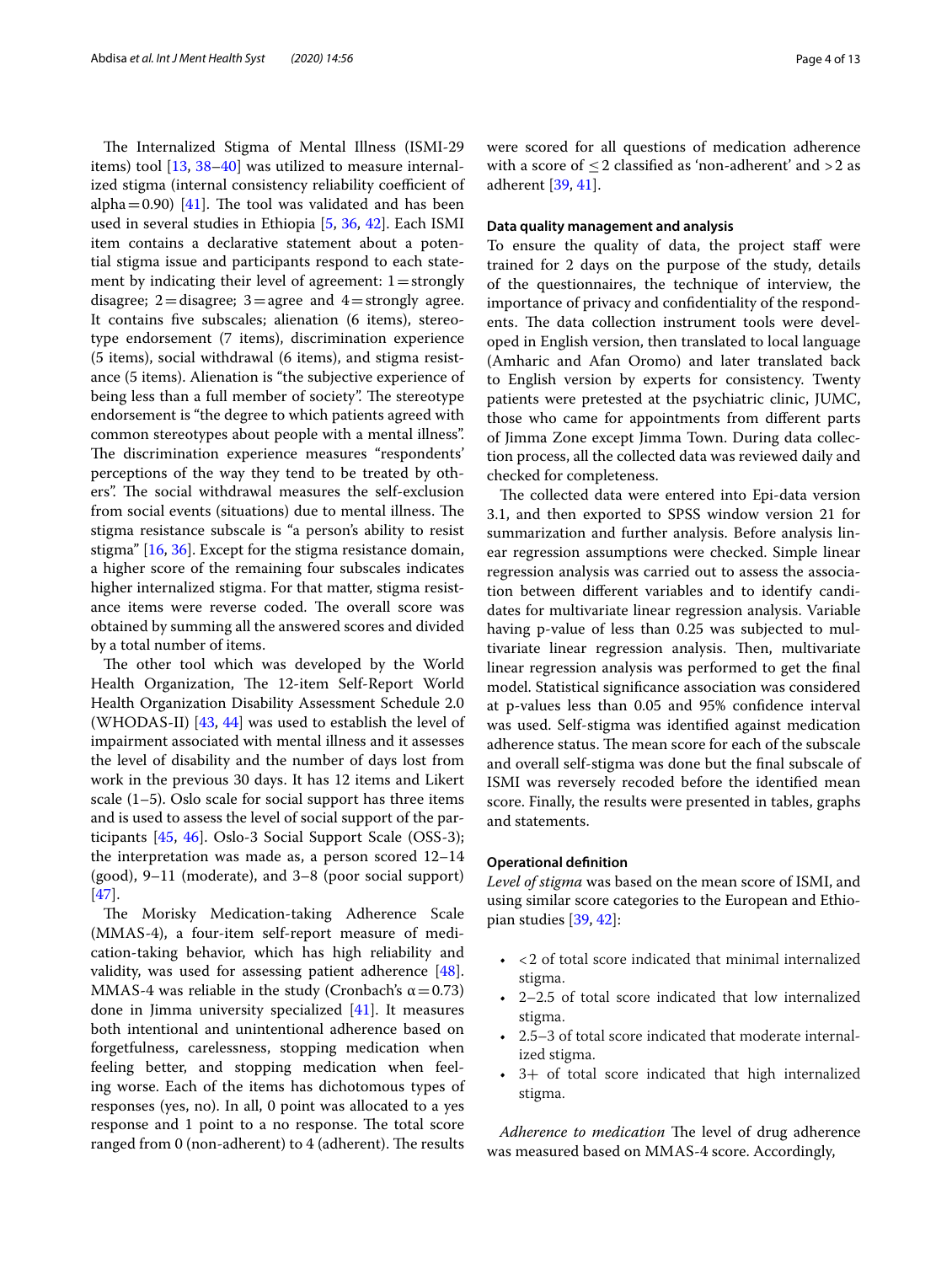- Non-adherent: MMAS-4 score of <2.
- Non-adherent: MMAS-4 scores of >2.

## **Results**

## **Socio‑demographic characteristics**

Of the total 318 participants contacted by tracers, 14 people died during the study period. Only 304 participants were included in the study with response rate of 300 (98.67%). Of the total respondents, males comprised 185 (61.7%) and the mean age of the respondents was  $34.99$  (SD=11.51) years. One hundred and eighty-five (61.0%) were single and the majority of them were Muslims (43.0%). One hundred forty-fve (48.3%) of them were Oromo, and 192 (64.2%) of them were living with their family. One hundred forty (46.7%) of the respondents were jobless and about one-third (34.3%) had primary educational level (Table [1\)](#page-4-0).

## **Clinical characteristics**

About one-third (32%) of patients had a working diagnosis of schizophrenia followed by major depressive disorder (24.3%). The average duration of mental illness among the respondents was  $98.25$  (SD=67.608) months ranged from 3 to 12 months. The mean value of duration before seeking treatment was  $14.28$  (SD=24.31) months. The average duration that respondents had been getting treatment was  $69.11$  (SD=64.98) months, ranged zero to 348 months. After the frst episode of their illness, respondents experienced an average value of 2.17  $(SD=2.511)$  times relapse of their illness with a maximum of 17 times. The average number of admissions to the hospital was  $0.87$  (SD=1.289) with the range of no admission to seven times. The mean age of the participants at the onset of mental illness was 26.90  $(SD=11.484)$  years.

Around 74.7% of the respondents were on the work (had jobs) and around two-thirds (65.7%) of them were single when they had the onset of mental illness. Less than two-thirds of the respondents (63.3%) had a history of discontinuation of their medication without medical advice. Fifty-fve (18.3%) respondents had poor social supports whereas 39 (13.0%) of them had high social supports. About 30.7% of respondents had a history of attempting suicide to kill themselves with and without strong intentions. About 13% of the respondents attempted suicide due to their illness alone whereas 6.8% of them attempted due to their illness comorbid with social problems like lack of support. More than twothirds (69.3%) of the respondents had current follow up from psychiatric clinics, but only 63.3% of the respondents were on treatment during the data collection period (Table [2](#page-5-0)).

## <span id="page-4-0"></span>**Table 1 Sociodemographic variable of the sample (n=300)**

| Socio-demographic characteristics              | Frequency (n)  | Percent (%) |
|------------------------------------------------|----------------|-------------|
| Sex                                            |                |             |
| Male                                           | 185            | 61.7        |
| Female                                         | 115            | 38.3        |
| Marital status                                 |                |             |
| Single                                         | 180            | 60.7        |
| Married                                        | 80             | 26.7        |
| Divorced                                       | 22             | 7.3         |
| Widowed                                        | 11             | 3.7         |
| Separated                                      | 5              | 1.7         |
| Religion                                       |                |             |
| Muslim                                         | 129            | 43.0        |
| Orthodox                                       | 121            | 40.3        |
| Protestant                                     | 44             | 14.7        |
| Catholic                                       | 4              | 1.3         |
| Others <sup>a</sup>                            | $\overline{2}$ | 0.7         |
| Ethnicity                                      |                |             |
| Oromo                                          | 145            | 48.3        |
| Amhara                                         | 75             | 25.0        |
| Dawuro                                         | 28             | 9.3         |
| Gurage                                         | 21             | 7.0         |
| Kafa                                           | 19             | 6.3         |
| Othersb                                        | 31             | 4.0         |
| Living condition                               |                |             |
| With family (father or mother)                 | 194            | 64.7        |
| With wife/husband and kids                     | 62             | 20.7        |
| Living alone                                   | 17             | 5.7         |
| With relatives/friends                         | 12             | 4.0         |
| Living on street                               | 5              | 1.7         |
| Others <sup>c</sup>                            | 8              | 2.7         |
| Occupation                                     |                |             |
| Jobless                                        | 139            | 46.3        |
| Employed                                       | 54             | 18.0        |
| Student                                        | 29             | 9.7         |
| Merchant                                       | 26             | 8.7         |
| House wife                                     |                | 7.7         |
|                                                | 23             |             |
| Daily laborer                                  | 16             | 5.3         |
| Retired                                        | 7              | 2.3         |
| Farmer                                         | 6              | 2.0         |
| <b>Educational status</b>                      |                |             |
| <b>Illiterates</b>                             | 19             | 6.3         |
| Able to read/write, but no formal<br>education | 6              | 2.0         |
| Primary                                        | 103            | 34.3        |
| Secondary                                      | 89             | 29.7        |
| College and above                              | 83             | 27.7        |
|                                                |                |             |

Catholic, Wakeffata

b Yem, Kefa, Sidamo, Wolayita

<sup>c</sup> In prison, dormitory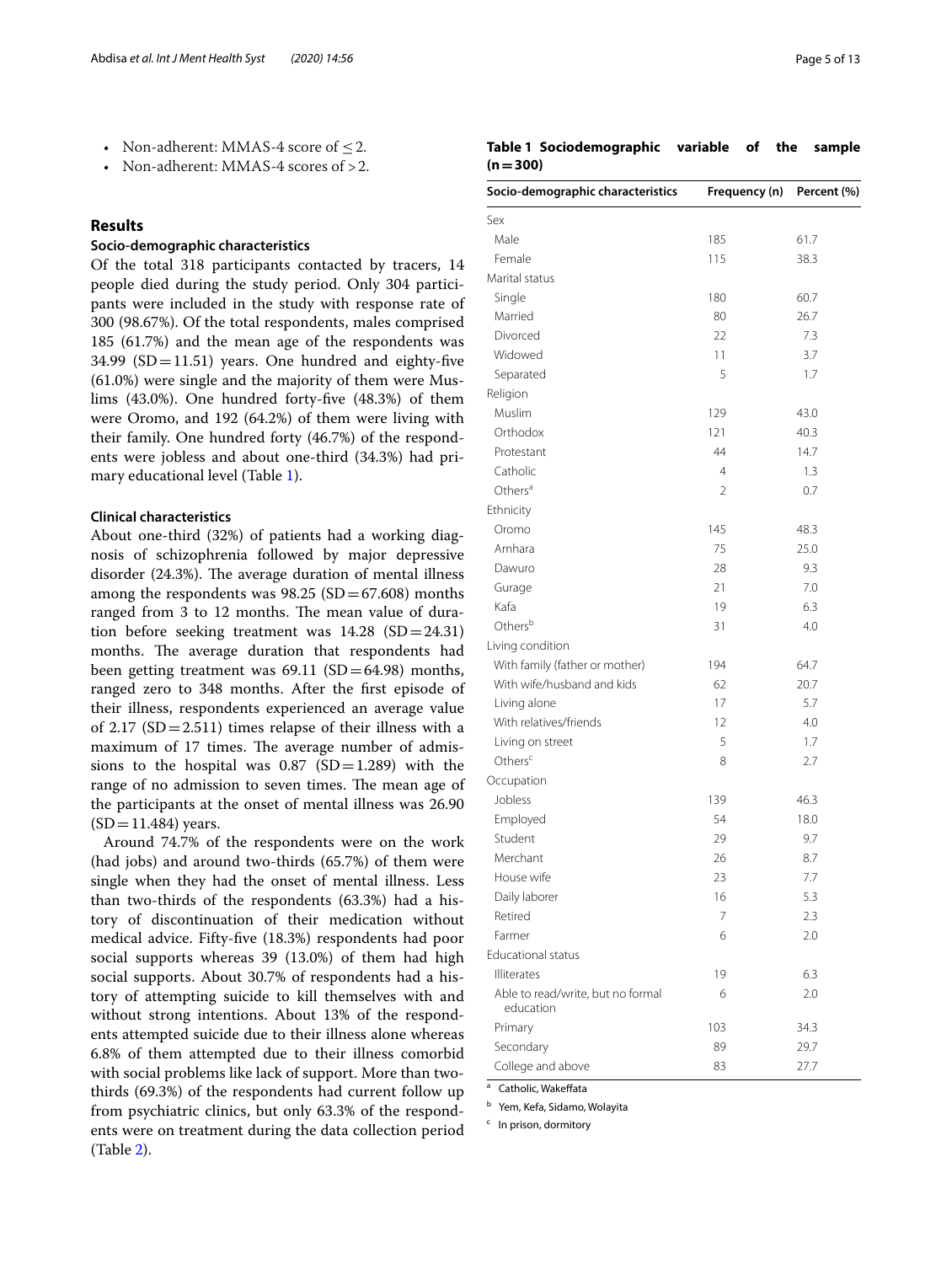<span id="page-5-0"></span>**Table 2 Clinical diagnosis of the sample (n=300)**

| <b>Diagnosis</b>             | Frequency (n) | Percent (%) |
|------------------------------|---------------|-------------|
| Schizophrenia                | 96            | 32.0        |
| Major depressive disorder    | 73            | 24.3        |
| Bipolar disorder             | 58            | 19.3        |
| Brief psychotic disorder     | 20            | 6.7         |
| Schizophreniform disorder    | 14            | 4.7         |
| Schizoaffective disorder     | 12            | 4.0         |
| Post-traumatic disorder      | 7             | 2.3         |
| Generalized anxiety disorder | 6             | 2.0         |
| Delusional disorder          | 5             | 1.7         |
| Others <sup>a</sup>          | 9             | 3.0         |

<sup>a</sup> Dementia, social phobia, somatoform disorder, sleep disorder, substance disorder

#### **Level of medication adherence and self‑stigma**

Medication adherence was assessed using the Morisky medication adherence scale (MMAS) which contains four components. With this scale, 182 (60.7%) were adherent to their medication and 39.3% were not-adherent. From 39.3% of the respondents who were non-adherents, 26% of them were males. Those individuals forgetting taking of their medication at right time and right dose were 127 (42.3%), careless in taking their medication 106 (35.3%), discontinued their medication when felt better 88 (29.3%) and those who stopped their medication when their illness becomes worse were only 52 (17.3%).

The self-stigma was evaluated using the ISMI scale that contains 29-items with four-point Likert scale and has five subscales. The mean score of each sub-scale was done with diferent tools. Accordingly, mean alienation score 2.26  $(SD=0.95)$ , mean stereotype endorsement score 2.14 ( $SD = 0.784$ ), mean perceived discrimination score 2.18  $(SD=0.90)$ , mean social withdrawal score  $2.10$  (SD = 0.857) and mean stigma resistance score 2.11  $(SD=0.844)$ . The stigma resistance component was reversely recoded because the maximum value indicates that resistance is low in opposite of other components of IMSI. The overall mean value of self-stigma was 2.16  $(SD = 0.867)$ .

About 157 (52.3%), 59 (19.7%), 42 (14%), and 42 (14%), of the respondents had a minimal, low, moderate and high level of self-stigma based on total stigma score., respectively. Overall, around one-third (28%) of the respondents had moderate to high self-stigma (Table [3\)](#page-6-0).

### **Factors associated with self‑stigma**

For one by one regression association of each dependent factor with self-stigma around 17 variables were associated and candidate for multivariate linear regression. Medication non-adherence, having diagnosed with schizophrenia, living with others other than parents, increased WHODAS score (decreased functional outcome), stopped their treatment during data collection, having poor social support, increased number of admission, having frequent relapse of the illness and longer duration of the illness before starting treatment were associated with signifcantly higher self-stigma whereas the remaining variables listed in Table [4](#page-7-0) were associated with lower level of self-stigma upon binary linear regression (Table [4\)](#page-7-0).

Multivariable regression revealed the age of the patient (std.  $β = 0.091$ ,  $p = 0.009$ ) and living with kids and spouse (std.  $β = -0.099$ ,  $p = 0.038$ ) were negatively associated with self-stigma whereas increased WHO-DAS score ( $\beta$ =0.501, p<0.01), number of relapses (std.  $\beta$ =0.183, p<0.01) and medication non-adherence (std.  $\beta$ =0.084, p=0.021) were positively associated with selfstigma. Increasing the age of the patients and living with kids and spouses was signifcantly associated with lower level of internalized stigma whereas the rest variables were associated with higher level of internalized stigma (Table [5\)](#page-7-1).

## **Association of self‑stigma and level of medication adherence**

By dichotomizing the level of medication adherence into adherent and non-adherent, it was associated with selfstigma. In the bivariate ( $\beta$ =0.034, p<0.001) and multivariate linear regression model (std. β = 0.084, p < 0.021), being non-adherent to the medication was associated with higher self-stigma.

Among respondents who were adherent to medications, minimal stigma was detected among 63.2% whereas moderate to high stigma was detected in 17.5%. Of the respondents who were non-adherent to their medication, 44.1% had moderate to high internalized stigma. Among the respondents who were forgetting to take their medication, 26.0% of them had high levels of stigma and nearly half (47.2%) of respondents who were careless in taking of their medication had moderate to high self-stigma. About 37.5% of respondents with a history of medication discontinuation when they felt well from their illness, had moderate to high self-stigma. About 51.9% of the respondents who had a history of medication discontinuation when felt their illness worsen without medical advice had moderate to high self-stigma score (Table [6](#page-8-0)).

Overall, more than half (53.4%) of the respondents who were non-adherent scored above the total mean score of self-stigma and discrimination (Fig. [1\)](#page-8-1).

When comparing the respondents with a history of never forgetting to take their medication, respondents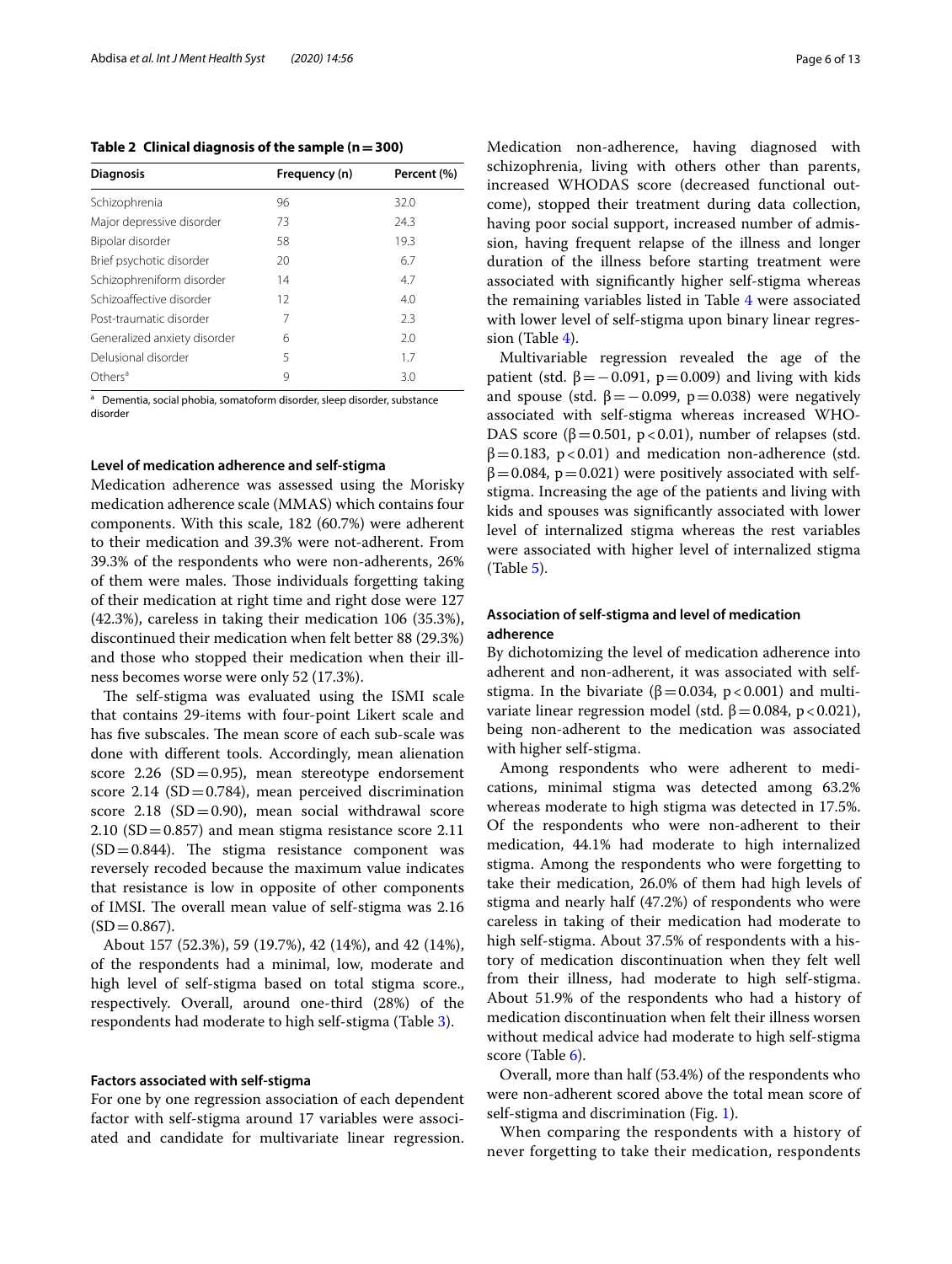## <span id="page-6-0"></span>**Table 3 The prevalence and overall ISMI score of the sample (n=300)**

| <b>ISMI sub-scales and items</b>                                                                   | Frequency (n) | Percent (%) |
|----------------------------------------------------------------------------------------------------|---------------|-------------|
| Alienation (yes)                                                                                   |               |             |
| Feeling of worthless                                                                               | 100           | 33.3        |
| Miserable life due to having mental illness (MI)                                                   | 127           | 42.3        |
| Others people don't understand me                                                                  | 101           | 33.7        |
| Feeling of shame due to having MI                                                                  | 110           | 36.7        |
| Feeling bad or annoyed due to having MI                                                            | 133           | 44.3        |
| Stereotype (yes)                                                                                   |               |             |
| Low self esteem                                                                                    | 98            | 32.7        |
| Public misconceptions work on me                                                                   | 102           | 34.0        |
| People knows that I am mentally ill by just looking at me                                          | 90            | 30.0        |
| PWMI are danger to other                                                                           | 45            | 15.9        |
| Decisions about you shall be made by others                                                        | 47            | 15.7        |
| PWMI will not live better life                                                                     | 59            | 19.7        |
| PWMI should not have marital life                                                                  | 49            | 16.3        |
| Perceived discrimination (yes)                                                                     |               |             |
| Because of my MI, I can't do good to the public                                                    | 49            | 16.3        |
| Because of my MI other people discriminates me                                                     | 92            | 30.7        |
| Others believe that I will not be successful because of my MI                                      | 108           | 36.0        |
| Other people will not give me value/concern because of my MI                                       | 95            | 31.6        |
| Other people treat me as a child or inferior because of my MI                                      | 89            | 29.6        |
| Other people prefer not to approach me or don't want close relation with me                        | 80            | 26.7        |
| Social withdrawal (yes)                                                                            |               |             |
| Not to bother others about me, am not talk to them about my self                                   | 130           | 43.4        |
| I have no good social relationship due to the fear of behaving bad because of my MI                | 100           | 33.4        |
| Misconception from the public made me isolate my self                                              | 88            | 29.4        |
| I don't feel good in a public place                                                                | 89            | 29.7        |
| Avoid healthy social contact with people to protect discrimination                                 | 80            | 16.7        |
| For the sake of my family not to feel ashamed because of me, I isolate myself from social relation | 80            | 26.6        |
| Stigma resistance (no)                                                                             |               |             |
| Feel comfortable when other see my symptom of MI                                                   | 55            | 18.3        |
| I am living a kind of life I want to live                                                          | 207           | 46.6        |
| I can live a better life despite my MI                                                             | 174           | 58.0        |
| PWMI can contribute well to the public                                                             | 216           | 72.0        |
| My MI makes me be stronger in my life                                                              | 101           | 53.7        |

*MI* mental illness, *PWMI* patient with mental illness

who had a history of forgetting to take their medication, had a higher level of self-stigma (std. β = 0.314,  $p = 0.002$ ). Additionally, respondents who were careless in taking of their medication had higher selfstigma (std.  $β = 0.364$ ,  $p < 0.001$ ) compared to those who were not careless. Stopping to take their medication when they felt well from their illness (std.  $\beta = 0.134$ , p = 0.004) and when felt worse from their illness (std. β = 0.247, p < 0.001) had higher self-stigma compared to the counterparts.

## **Discussion**

This study tried to address the association between selfstigma and medication adherence among psychiatric patients. Self-stigma is an important factor negatively infuencing adherence to treatment and signifcantly contributing to the voluntary discontinuation of drugs. Cross-cultural studies indicate that every culture has its own particular explanations for health and illness and its healing strategies [[49\]](#page-12-4). Ethiopians commonly believe that mental illness is caused by evil spirits and should be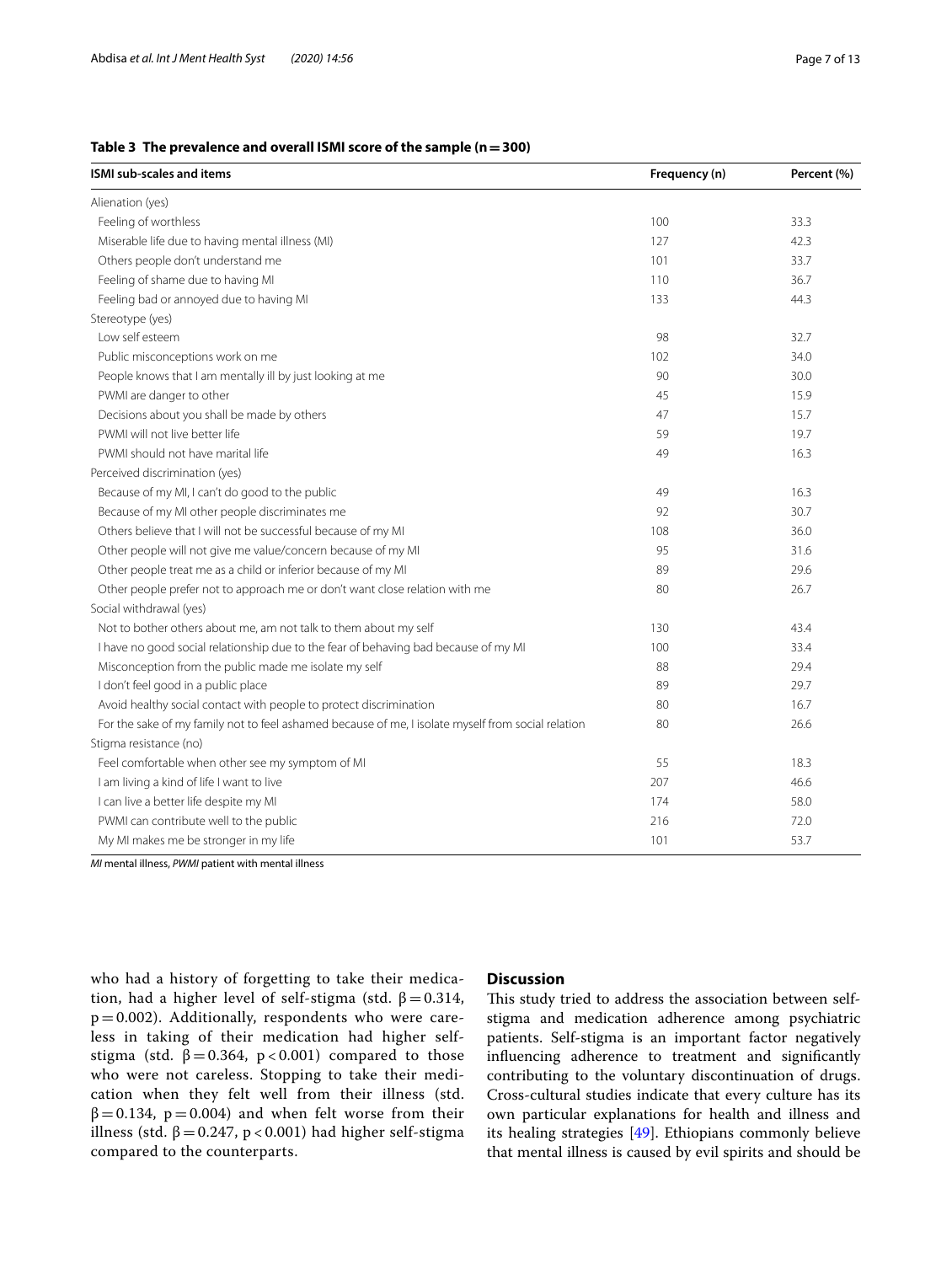| Model                                             | Coefficients <sup>a</sup>             |                                               |          |       |                                     |             |  |
|---------------------------------------------------|---------------------------------------|-----------------------------------------------|----------|-------|-------------------------------------|-------------|--|
|                                                   | <b>Unstandardized</b><br>coefficients | <b>Standardized</b><br>T<br>coefficients<br>β |          | Sig.  | 95% confidence interval for $\beta$ |             |  |
|                                                   | β                                     |                                               |          |       | Lower bound                         | Upper bound |  |
| Medication non-adherence                          | 0.034                                 | 0.352                                         | 6.486    | .000  | .057                                | .117        |  |
| Bipolar disorder                                  | $-0.032$                              | $-0.092$                                      | $-1.600$ | .111  | $-.071$                             | .007        |  |
| Others psychotic disorders                        | $-0.041$                              | $-0.114$                                      | $-1.974$ | 0.049 | $-.082$                             | .000        |  |
| Schizophrenia                                     | 0.032                                 | 0.108                                         | 1.877    | 0.061 | $-.002$                             | .065        |  |
| Living with others other than parents             | 0.032                                 | 0.080                                         | 1.379    | 0.169 | $-.013$                             | .072        |  |
| Living with their wife and kids                   | $-0.066$                              | $-0.190$                                      | $-3.334$ | 0.001 | $-.104$                             | $-.027$     |  |
| Currently living with spouse                      | $-0.078$                              | $-0.254$                                      | $-4.532$ | 0.000 | $-.112$                             | $-.044$     |  |
| Functional outcome (WHODAS score)                 | 0.003                                 | 0.594                                         | 12.761   | 0.000 | .002                                | .003        |  |
| Having job                                        | $-0.077$                              | $-0.282$                                      | $-5.066$ | 0.000 | $-.107$                             | $-.047$     |  |
| Having premorbid marriage                         | $-0.057$                              | $-0.191$                                      | $-3.356$ | 0.001 | $-.091$                             | $-.024$     |  |
| Having premorbid job                              | $-0.055$                              | $-0.175$                                      | $-3.076$ | 0.002 | $-.090$                             | $-.020$     |  |
| Stopping their treatment                          | 0.050                                 | 0.177                                         | 3.113    | 0.002 | .018                                | .082        |  |
| Having strong social support                      | $-0.098$                              | $-0.241$                                      | $-4.289$ | 0.000 | $-.143$                             | $-.053$     |  |
| Having poor social support                        | 0.073                                 | 0.208                                         | 3.676    | 0.000 | .034                                | .113        |  |
| Age at onset of the illness                       | $-0.002$                              | $-0.153$                                      | $-2.666$ | 0.008 | $-.003$                             | .000        |  |
| Number of admissions                              | 0.024                                 | 0.229                                         | 4.060    | 0.000 | .013                                | .036        |  |
| Number of relapses                                | 0.019                                 | 0.349                                         | 6.431    | 0.000 | .013                                | .025        |  |
| Duration of the illness before starting treatment | 0.001                                 | 0.090                                         | 1.552    | 0.122 | .000                                | .001        |  |
| Number of family members                          | $-0.006$                              | $-0.104$                                      | $-1.799$ | 0.073 | $-.013$                             | .001        |  |
| Monthly income                                    | $-2.577E-5$                           | $-0.186$                                      | $-3.266$ | 0.001 | .000                                | .000        |  |
| Age of the patients                               | $-0.001$                              | $-0.107$                                      | $-1.862$ | 0.064 | $-.003$                             | .000        |  |

## <span id="page-7-0"></span>**Table 4 Variables associated with self-stigma in the simple regression analysis model of the sample**

a Dependent variable: self-stigma

## <span id="page-7-1"></span>**Table 5 Variables associated with self-stigma in the fnal model of adjusted multivariate linear regression analysis of the sample**

|                             | Coefficients <sup>a</sup>             |                              |          |      |                                     |             |
|-----------------------------|---------------------------------------|------------------------------|----------|------|-------------------------------------|-------------|
|                             | <b>Unstandardized</b><br>coefficients | Standardized<br>coefficients |          | Sig. | 95% confidence interval for $\beta$ |             |
|                             | ß                                     | β                            |          |      | Lower bound                         | Upper bound |
| Age of the patient          | $-.001$                               | $-.091$                      | $-1.899$ | .009 | $-.002$                             | .000        |
| Number of relapses          | .010                                  | .183                         | 3.868    | .000 | .005                                | .015        |
| Increased WHODAS score      | .002                                  | .501                         | 10.195   | .000 | .002                                | .003        |
| Medication non adherence    | .023                                  | .084                         | 1.750    | .021 | .003                                | .050        |
| Living with kids and spouse | $-.034$                               | $-.099$                      | $-2.081$ | .038 | $-.067$                             | $-.002$     |

a Dependent variable: self-stigma and discrimination

treated with holy water and exorcism. Most Ethiopians have faith in traditional healers and procedures  $[50]$  $[50]$ . The possible factors for the high risk of stigma are ignorance, perceived fear of injury, actual (perceived) absence of treatment, and cultural misconceptions about the nature of the mental illness, associating the illness with the supernatural explanation  $[5-7, 51]$  $[5-7, 51]$  $[5-7, 51]$ . The rural population's adherence to spiritual explanations, particularly for serious psychotic symptoms, and their openness to both modern and traditional treatments speak to the importance of developing a holistic and inclusive approach to psycho-education and treatment for this population [\[52](#page-12-7)]. A clearer understanding of the cross-cultural nature of stigma and discrimination experienced by people living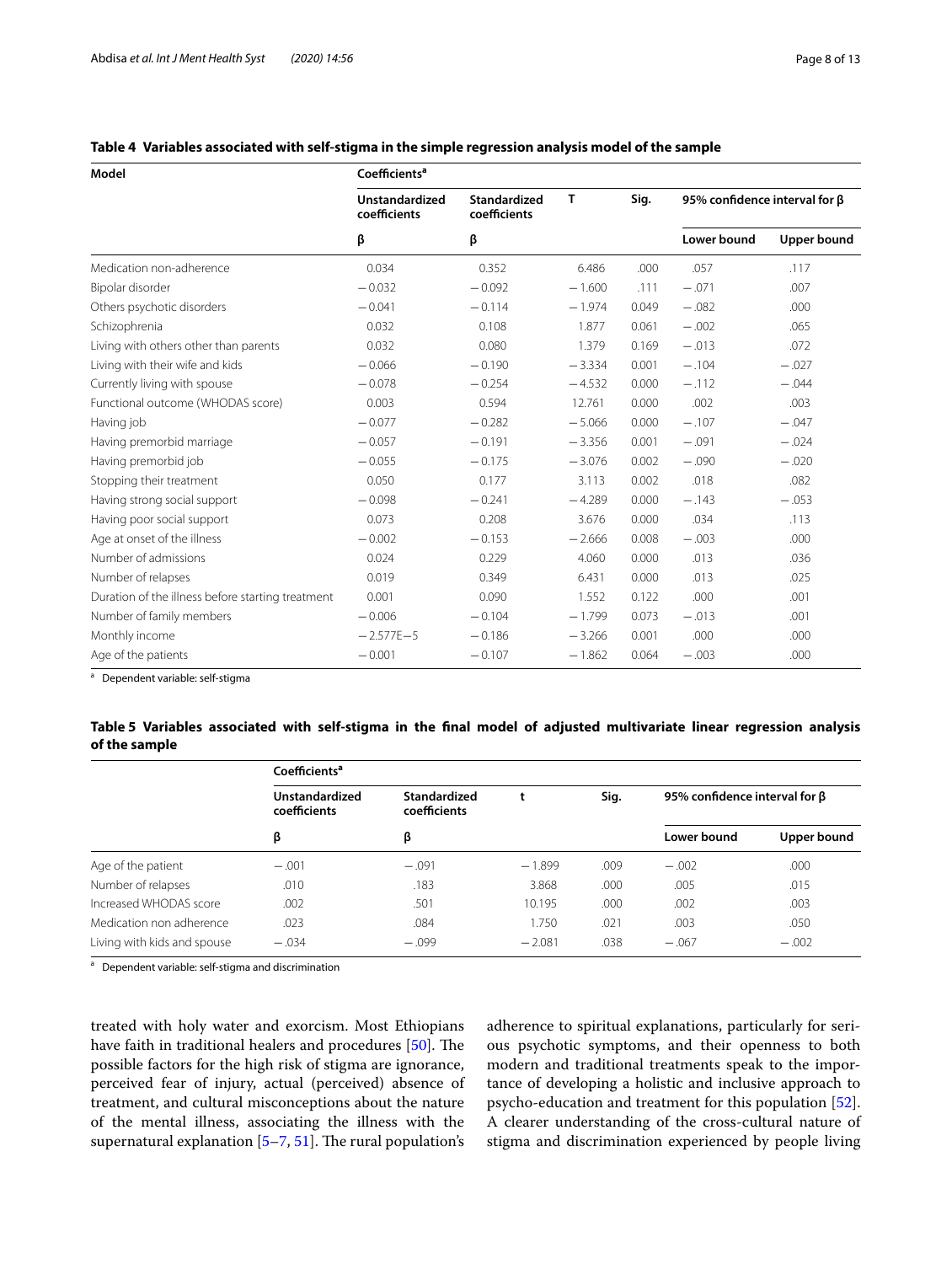| <b>Variables</b>                                                         | Stigma level   |            |                 |             |  |  |
|--------------------------------------------------------------------------|----------------|------------|-----------------|-------------|--|--|
|                                                                          | Minimal stigma | Low stigma | Moderate stigma | High stigma |  |  |
| Status of adherence                                                      |                |            |                 |             |  |  |
| Adherent                                                                 | 115 (63.2%)    | 35 (19.2%) | 23 (12.6%)      | $9(4.9\%)$  |  |  |
| Non adherent                                                             | 42 (35.6%)     | 24 (20.3%) | 19 (16.1%)      | 33 (28.0%)  |  |  |
| Total                                                                    | 157 (52.3%)    | 59 (19.7%) | 42 (14.0%)      | 42 (14.0%)  |  |  |
| MMAS-4                                                                   |                |            |                 |             |  |  |
| Forgetting their medication                                              | 43 (33.9%)     | 29 (22.8%) | 22 (17.3%)      | 33 (26.0%)  |  |  |
| Careless in taking their medication                                      | 34 (32.1%)     | 22 (20.8%) | 18 (17.0%)      | 32 (30.2%)  |  |  |
| Discontinue their medication when felt better                            | 38 (43.2%)     | 17 (19.3%) | 14 (15.9%)      | 19 (21.6%)  |  |  |
| Discontinue their medication when felt their illness<br>becomes worsened | 16 (30.8%)     | 9(17.3%)   | 9(17.3%)        | 18 (34.6%)  |  |  |

<span id="page-8-0"></span>

|  |  |  |  |  | Table 6 Adherence status against the self-stigma of the sample |
|--|--|--|--|--|----------------------------------------------------------------|
|--|--|--|--|--|----------------------------------------------------------------|

*MMAS* Morisky medication adherence scale



<span id="page-8-1"></span>with mental disorders will also be an important avenue for future investigation.

The majority of respondents had working a diagnosis of schizophrenia followed by major depressive disorder. The mean value of time duration for which the respondents had followed their treatment was 69.11 months and more than half of the respondents had history of discontinuation of their medication without medical advice. About 30.7% of the respondents had feeling of socially discriminated against due to their illness.

In this fnding, the overall self-stigma score was 2.16 and 28% of the respondents had moderate to high selfstigma. The prevalence of the self-stigma was lower compared with the study done in Jimma [[36\]](#page-11-30) and Dilla [\[5](#page-11-4)], whereas it was comparable with the study done in Addis Ababa  $[42]$  $[42]$ . The first study in Jimma and Dilla were done among patients with mental illness only those on follow up and facility-based, while the current study was done both at community-based and tracing methods. Additionally, the current study also took place among all patients who had a history of treatment at JUMC without limiting the duration and clinical diagnosis.

The prevalence of self-stigma was higher in this study compared with the studies done in Iran, Europe and Nigeria  $[13, 53, 54]$  $[13, 53, 54]$  $[13, 53, 54]$  $[13, 53, 54]$  $[13, 53, 54]$ . The study done in Iran took place among patients with bipolar disorders while the study in Nigeria was only among patients with severe mental disorders. Additionally, cross-sectional facility-based study conducted in Addis Ababa, Ethiopia reported that nearly three-quarters of respondents (71%) expressed strong agreement to at least one internalized stigma item [\[42\]](#page-11-35). A study by Gebeyehu et al. reported that (25.7%) of patients with severe mental disorders attending Bahir Dar Felege Hiwote Referral hospital had perceived stigma [\[29](#page-11-22)]. Additionally, study by Adewuya et al. in Lagos, Nigeria reported that high self-stigma was found in 21.6% of the outpatients in the study  $[13]$  $[13]$ . The correlates of high selfstigma study in Nigeria included level of social support, duration of illness, level of insight and working status.

This study found that social withdrawal (exclusion from social events) was less experienced than other components of ISMI whereas alienation (being inferior) was the highest score in agreement with the study done in Jimma, Dilla and Europe that identifed high alienation score [[5,](#page-11-4) [36](#page-11-30), [54](#page-12-9)]. But a study in Nigeria revealed that ISMI scoring was highest on 'dis-crimination experiences' (mean = 2.69,  $SD = 1.88$ ), followed by 'social withdrawal'  $(\text{mean } 2.40, SD = 1.51)$  [\[13](#page-11-8)].

The increasing age of the patients was significantly associated with a lower level of internalized stigma. But a study by Kamaradova et al. reported the levels of selfstigma expressed by the total ISMI scores did not signifcantly correlate with either age or age of disorder onset  $[1]$  $[1]$ . This leads to more adaptation and creates some relation with the community which may decrease the magnitude of self-stigma.

In our study fnding, 55 (18.3%) had poor social supports whereas 39 (13.0%) of them had high social supports. A closely related fnding was reported by Gebeyehu et al. where 45.9% had good social support [[29\]](#page-11-22). Living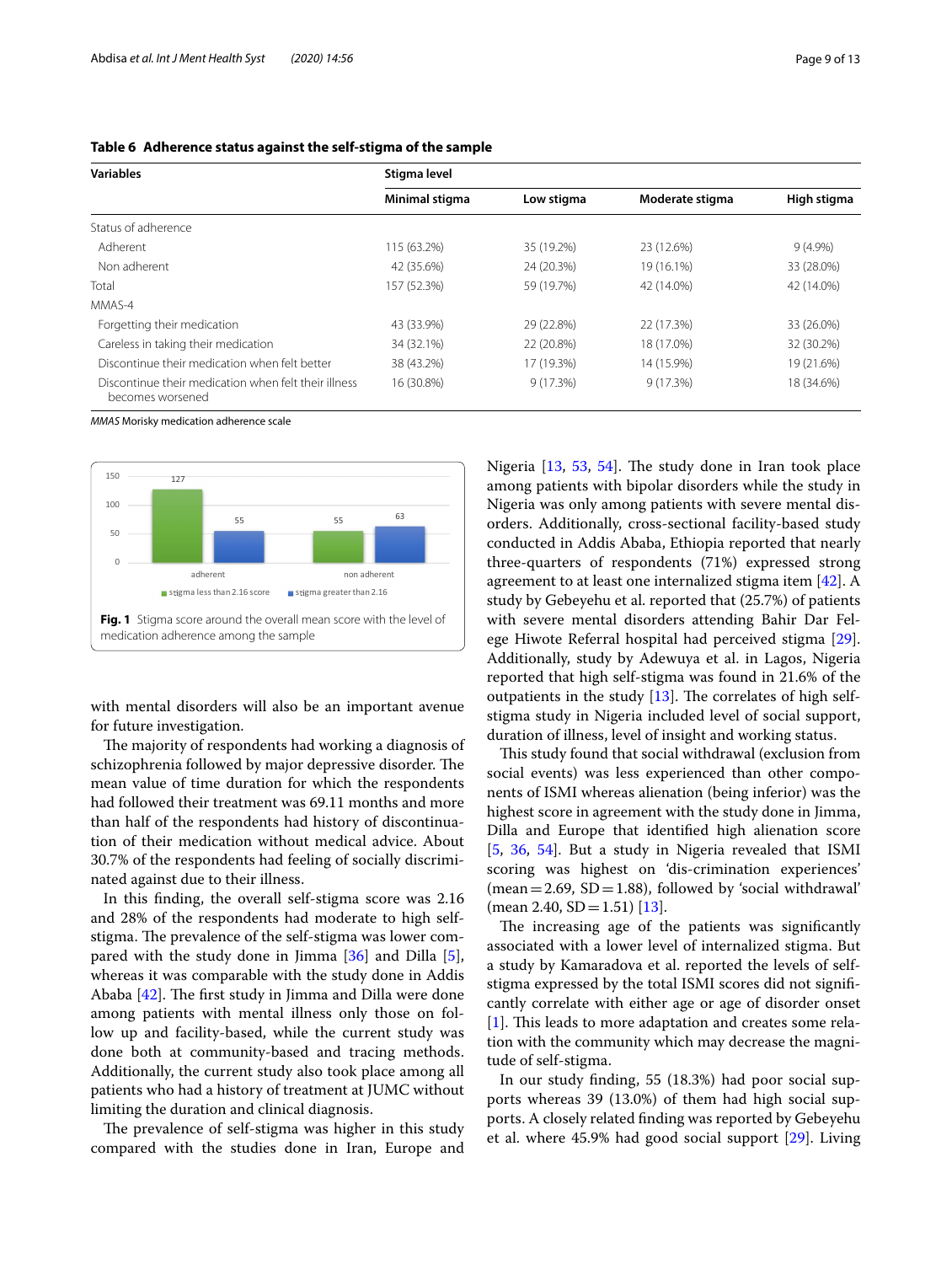with kids and spouses was negatively associated with self-stigma up on multivariable linear regression. This fnding correlates with the previous study by Asrat et al. that showed a lack of family support was independently associated with internalized stigma. Accordingly, patients getting good family support had less risk for internalized stigma than their counterparts  $[5]$  $[5]$ . These studies strongly supported that patients getting better social and family support had a better prognosis and favorable outcome against internalized stigma. Furthermore, they are actively involved in anti-stigma campaigns and other activities.

The current study found that 39.7% of respondents were non-adherent with their medication. This finding was in line with global non-adherence rates among patients with mental illness between 30 and 65% [\[55](#page-12-10), 56. The finding was also comparable with those from Jimma, Ethiopia 41.2% [\[41](#page-11-34)], and India 42% [[57](#page-12-12)]. Contrary to this, the prevalence was higher than in India 26% [[58](#page-12-13)] and Addis Ababa, Ethiopia  $(26.5%)$   $[42]$  $[42]$ . The finding was also lower than a study conducted in Nigeria (48.0%) [\[59](#page-12-14)], Curitiba, Parana (49%) [[60](#page-12-15)], Nigeria 54.2% [\[61](#page-12-16)], Bahir Dar, Ethiopia (55.2%) [\[29](#page-11-22)], South Africa 63.2% [[62\]](#page-12-17) and Pakistan's study  $(64.75%)$   $[63]$  $[63]$ . This variation could be due to the diferences in socio-demography of the study population, selection criteria for the study participants, study design, sample size and tools used for the assessment of adherence. It might also relate to the diferences in the health care setting, community culture or level of knowledge on drug adherence of health providers.

For example, the lower sample size was taken in Pakistan, using a convenient, non-probability sample of 135 follow-up patients were assessed. The study done in South Africa took only among schizophrenic patients and the study done in Nigeria was carried out at facilitybased and among patients struggling with illness a sign and symptoms by using self-administered questionnaires. Adherence at any given moment does not guarantee subsequent adherence since the defnition attributed by the people to the use of the drugs and the motivation to do so are fexible, they are infuenced by their perception, attitude, external factors, and past experiences. Thus, even adherent patients need great focus and monitoring regarding the use of medication. According to the available evidence, non-adherence to psychiatric medications is high and is one of the top public health problems requiring due attention and intervention [\[41](#page-11-34)].

In this study, signifcant association was identifed between self-stigma and levels of medication adherence. Study participants who didn't adhere to their medication as ordered by health care providers were experiencing more self-stigma than those patients who were adherent. It was in agreement with other research outcomes [[5,](#page-11-4) [64](#page-12-19)]. One study done in Czech Republic, by placing self-stigma as independent (predictor factors) for medication adherence, identifed that there was negative association between self-stigma and medication adherence among schizophrenic patients [\[1](#page-11-0)]. Contrary to this, one study done in Sweden identifed that there was no signifcant association between the two factors in the adjusted model [[38\]](#page-11-32).

Even though self-stigma and discrimination could occur among all patients, a high mean score of selfstigma was common among non-adherent whereas low mean score was common among adherents than nonadherents. About 39.3% scored greater than the overall mean value of ISMI score. Visiting psychiatric clinics and taking medications are directly associated with the disclosure of their health status. In general, the present study showed that higher self-stigma level was linked to non-adherence. This underlines the importance of interventions aimed at lowering the levels of self-stigma in patients.

Although the treatment gap is a useful construct to measure access and equitability of care, it fails to communicate the real-life consequences of the treatment gap and the urgent need to address care disparities in Ethiopia [[65](#page-12-20)]. Lack of capacity is deeply rooted in the lack of psychiatric training available in Ethiopia. Resources for learning about mental illness fuel the fre of stigma and ignorance as well. Medical journals exist in Ethiopia, but rarely ever broach the topic of mental illness [\[66](#page-12-21)]. Stigma has long been viewed as a major barrier to mental health reform and community integration for people with mental disorders. Whereas, knowledge of the social dimensions of stigma and discrimination on mental patients has begun to accumulate, much remains to be known about the extent and models of self-stigma and how to measure it.

## **Limitations of the study**

One of the study's limitations is the fact that most data were obtained using self-reported questionnaires. The self-report method used to measure self-stigma and medication adherence might substantially overestimate adherence, as it relies on patient response. To get the study participants, we used a general survey method on patients with mental illness who had a history of treatment at the psychiatric clinic of JUMC which might lead to recall bias and great variability in the information of the current data (can signifcantly afect the reliability and validity of the result). The cross-sectional design of the study fails to assess patients' adherence behaviors over time, and although this approach is helpful to investigate associations between variables, it cannot attribute cause and efect. Another limitation of this study pertains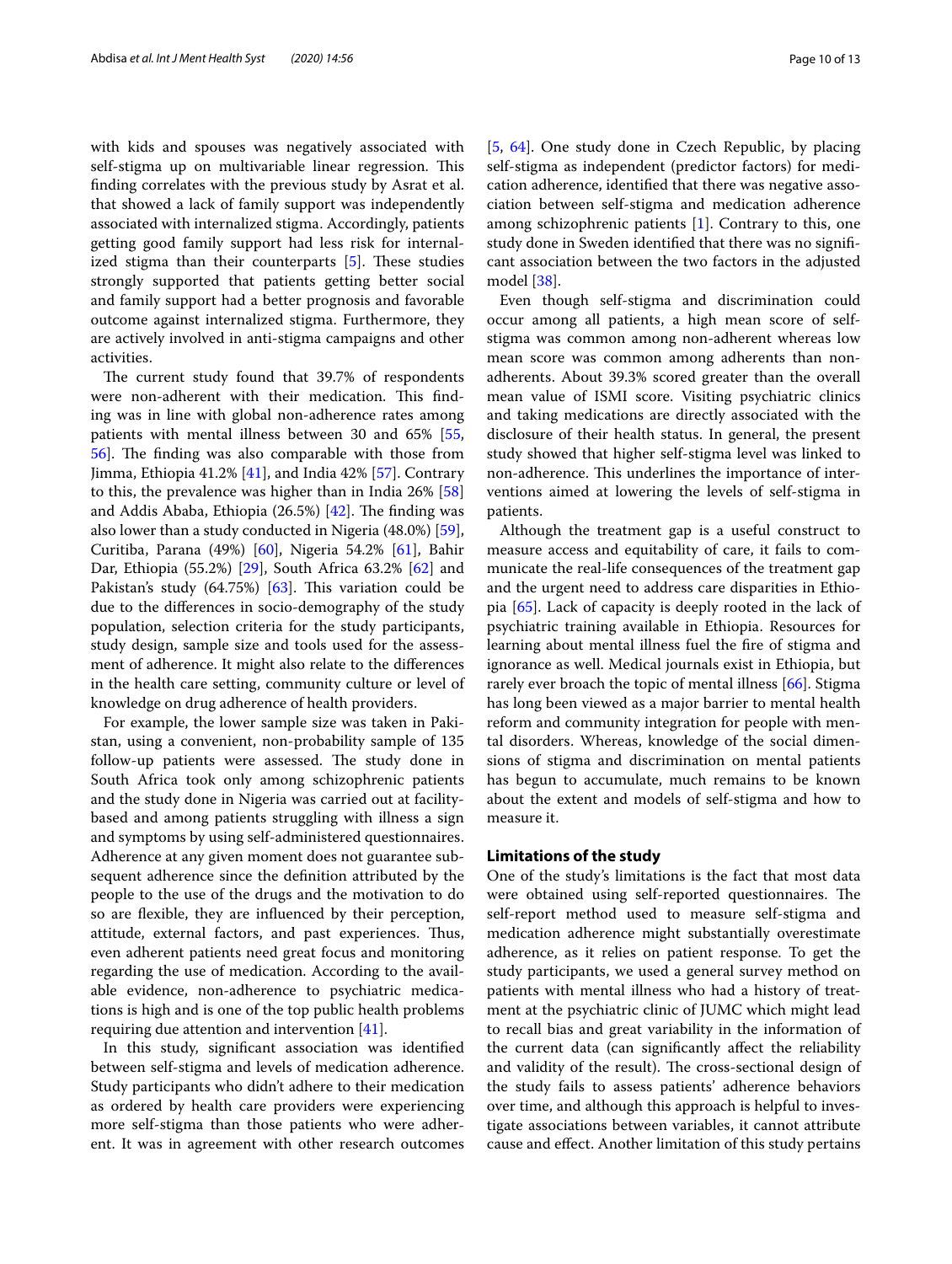to the lack of longitudinal analysis concerning factors associated with self-stigma has been highlighted previously. The study setting and sample were not completely representative of the patient population with mental illness patients. In this study, we assessed only internalized stigma and perceived discrimination but also it would be better if others stigmas and discriminations like social, institutional and applied stigma to identify the magnitude and association with the level of medication adherence among patients with mental illness. Further, this research might not identify all factors (like severity and disease symptomatology) contributing to non-adherence, nor accurately measure adherence, which can be addressed by future studies. Finally, we were unable to address those patients who left the town for diferent reasons.

## **Conclusion**

About one-third of the patients had a working diagnosis of schizophrenia. Age, living with kids and spouse, increased WHODAS score, the number of relapses and medication non-adherence were signifcantly associated with self-stigma. There was a significant association between overall ISMI score and level of medication adherence that indicated becoming non-adherent was associated with a higher level of self-stigma and discrimination. It was identifed that there was high self-stigma related to medication non-adherence that leads mental health professionals and policy-makers to give future direction to self-stigma in perspectives of medication adherence. Health professionals in the psychiatric clinic and pharmacists need to focus on and counsel patients about adherence and its implications for their clinical outcome.

Religious leaders could be engaged by marshaling religious teachings that admonish individuals from discriminating against mentally ill persons. The current report, along with other similar data from Ethiopia and other low-income countries, supports the need to incorporate culturally appropriate methods of addressing internalized stigma into rehabilitation packages for this group.

Strategies focusing on early detection and treatment of mental illness will play an important role in stigma prevention. Awareness creation, community mobilization, and service expansion strategies are cost-efective and efficient ways to act against stigma. Further, strengthening the social network (support) of mentally ill people with themselves and with the community is found to be necessary. Working with the media to raise awareness of mental health issues and establish best practices for reporting and for depicting mental illness is an efective approach with the potential to have a positive impact on public perceptions.

#### **Abbreviations**

ISMI: Internalized stigma of mental illness; JUMC: Jimma University Medical Center; MI: Mental illness; MMAS: Morisky Medication Adherence Scale; OSS-3: Oslo-3 Social Support Scale; PWMI: Patients with mental illness; SD: Standard deviation; WHODAS: World Health Organization Disability Assessment Schedule.

#### **Acknowledgements**

We thank study participants, data collectors and Jimma University Medical Center

#### **Authors' contributions**

EA, GF and SG initiated the research, wrote the proposal, did data analysis, and wrote the manuscript. TS, TT and HM participated in proposal development, manuscript writing and drafting the manuscript. AW and AT made the data analysis and interpretation of the data. MA and TR contributed to the design of the study, acquisition of data and edition of the manuscript. All authors read and approved the fnal manuscript.

#### **Funding**

None.

#### **Availability of data and materials**

The dataset used and/or analyzed during the current study are available from the corresponding author on reasonable request.

#### **Ethics approval and consent to participate**

Ethical clearance was obtained from the ethical review board (IRB) of the Psychiatry and ophthalmic nursing department of Jimma University with a clearance number of PON/04/2017 issued on 05/04/2017. The data was handled with strong confdentiality. Informed written consent to participate in the study was obtained from participants (or their parent, caregiver or guardian). In the consent sheet, the purpose of this study was clearly stated and there was explanation that there was no way to cause any harm to study subjects and indicated that there was no chance the participants' identifers to be written on the survey questionnaire and that no individual response would be reported. Participation was according to voluntary of the participants. The privacy of patients with mental illness was secured by removing the identifers from data collection tools by replacing with diferent codes. For those individuals who seriously ill due to stopping their treatment, we connected them to the psychiatric clinic to resume their treatment and other health care service by giving psychoeducation for both family and the patients.

#### **Consent for publication**

Not applicable.

#### **Competing interests**

The authors declare that they have no competing interests.

#### **Author details**

<sup>1</sup> Department of Psychiatry, School of Nursing and Midwifery, Institute of Health Sciences, Wollega University, Nekemte, Ethiopia.<sup>2</sup> Clinical Pharmacy Department, School of Pharmacy, Institute of Health Sciences, Wollega University, P.O Box 395, Nekemte, Ethiopia. 3 Department of Psychiatry, College of Health Science, Jimma University, Jimma, Ethiopia. <sup>4</sup> Department of Pediatrics and Child Health, Wollega University Referral Hospital, Nekemte, Ethiopia. <sup>5</sup> Department of Obstetrics and Gynecology, School of Medicine, Institute of Health Sciences, Wollega University, Nekemte, Ethiopia. <sup>6</sup> Department of Surgery, School of Medicine, Institute of Health Science, Wollega University, Nekemte, Ethiopia.<sup>7</sup> Medical Microbiology Unit, Department of Medical Laboratory Science, Institute of Health Sciences, Wollega University, Nekemte, Ethiopia. 8 Department of Nursing, Institute of Health Sciences, Wollega University, Nekemte, Ethiopia.

Received: 20 April 2020 Accepted: 23 July 2020Published online: 29 July 2020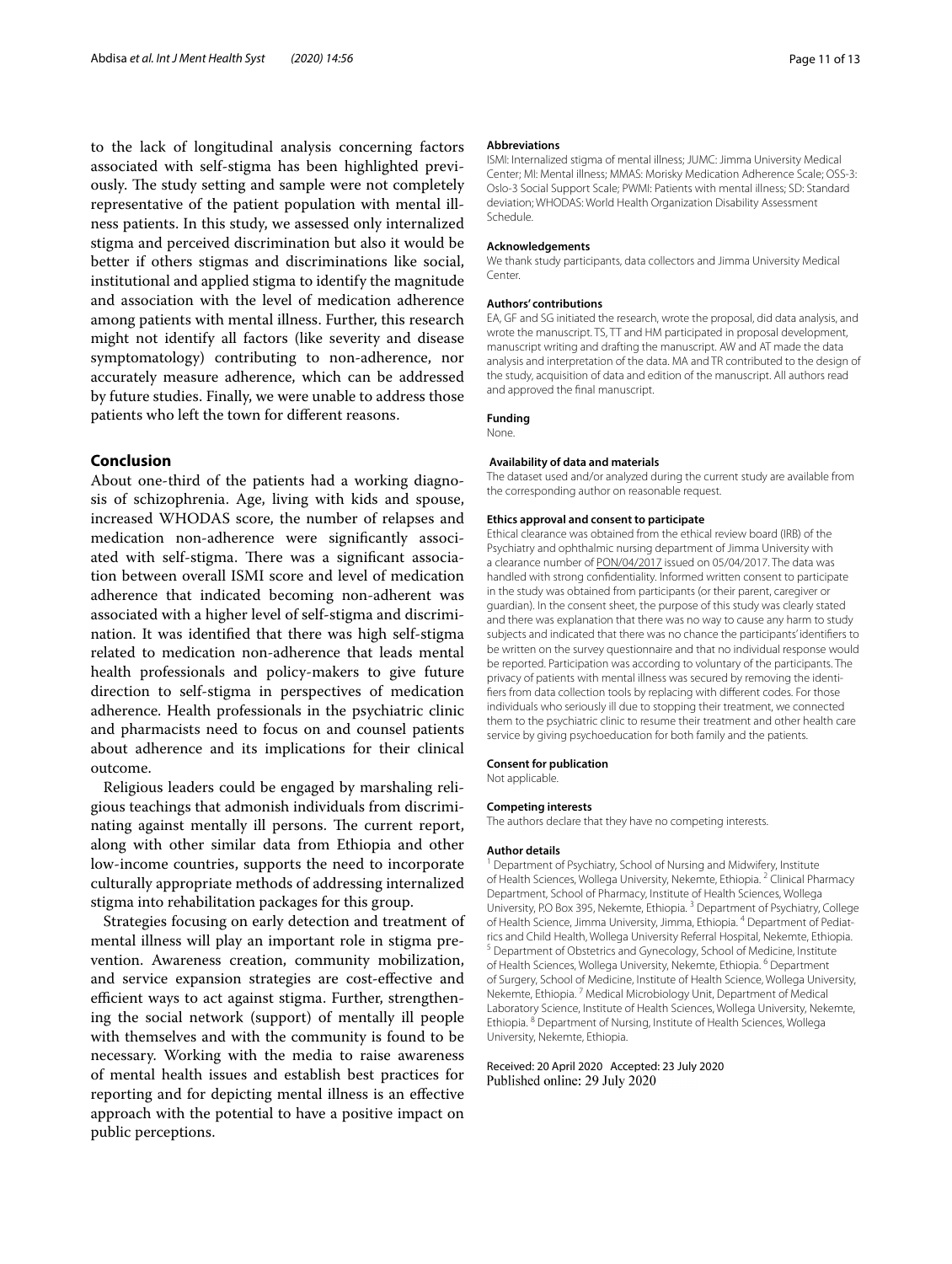#### **References**

- <span id="page-11-0"></span>1. Kamaradova D, Latalova K, Prasko J, Kubinek R, Vrbova K, Mainerova B, Cinculova A, Ociskova M, Holubova M, Smoldasova J. Connection between self-stigma, adherence to treatment, and discontinuation of medication. Patient Preference Adherence. 2016;10:1289.
- <span id="page-11-1"></span>2. Link BG, Phelan JC. Conceptualizing stigma. Ann Rev Sociol. 2001;27(1):363–85.
- <span id="page-11-2"></span>3. Rector NA, Stolar N, Grant P. Schizophrenia: cognitive theory, research, and therapy. New York: Guilford Press; 2011.
- <span id="page-11-3"></span>4. Corrigan PW, Rowan D, Green A, Lundin R, River P, Uphoff-Wasowski K, White K, Kubiak MA. Challenging two mental illness stigmas: personal responsibility and dangerousness. Schizophr Bull. 2002;28(2):293–309.
- <span id="page-11-4"></span>5. Asrat B, Ayenalem AE, Yimer T. Internalized stigma among patients with mental illness attending psychiatric follow-up at Dilla University Referral Hospital, Southern Ethiopia. Psychiatry J. 2018. [https://doi.](https://doi.org/10.1155/2018/1987581) [org/10.1155/2018/1987581](https://doi.org/10.1155/2018/1987581).
- <span id="page-11-29"></span>6. World Health Organization. Reducing stigma and discrimination against older people with mental disorders: a technical consensus statement. Geneva: World Health Organization; 2002.
- <span id="page-11-5"></span>7. Graham N, Lindesay J, Katona C, Bertolote JM, Camus V, Copeland JR, de Mendonça Lima CA, Gaillard M, Gély Nargeot MC, Gray J. Reducing stigma and discrimination against older people with mental disorders: a technical consensus statement. Int J Geriatr Psychiatry. 2003;18(8):670–8.
- <span id="page-11-6"></span>8. Girma E, Tesfaye M. Patterns of treatment seeking behavior for mental illnesses in Southwest Ethiopia: a hospital based study. BMC Psychiatry. 2011;11(1):138.
- <span id="page-11-7"></span>9. Yen C-F, Chen C-C, Lee Y, Tang T-C, Yen J-Y, Ko C-H. Self-stigma and its correlates among outpatients with depressive disorders. Psychiatr Serv. 2005;56(5):599–601.
- 10. Werner P, Aviv A, Barak Y. Self-stigma, self-esteem and age in persons with schizophrenia. Int Psychogeriatr. 2008;20(1):174–87.
- <span id="page-11-19"></span>11. Thornicroft G, Brohan E, Kassam A, Lewis-Holmes E. Reducing stigma and discrimination: candidate interventions. Int J Ment Health Syst. 2008;2(1):3.
- 12. Loganathan S, Murthy SR. Experiences of stigma and discrimination endured by people suffering from schizophrenia. Indian J Psychiatry. 2008;50(1):39.
- <span id="page-11-8"></span>13. Adewuya AO, Owoeye AO, Erinfolami A, Ola BA. Correlates of self-stigma among outpatients with mental illness in Lagos, Nigeria. Int J Soc Psychiatry. 2011;57(4):418–27.
- <span id="page-11-9"></span>14. Gaebel W, Baumann AE. Interventions to reduce the stigma associated with severe mental illness: experiences from the open the doors program in Germany. Can J Psychiatry. 2003;48(10):657–62.
- <span id="page-11-10"></span>15. Stuart H. Fighting the stigma caused by mental disorders: past perspectives, present activities, and future directions. World Psychiatry. 2008;7(3):185–8.
- <span id="page-11-11"></span>16. Ghanean H, Nojomi M, Jacobsson L. Internalized stigma of mental illness in Tehran, Iran. Stigma Res Action. 2011;1(1):11–7.
- 17. Hansson L, Stjernswärd S, Svensson B. Perceived and anticipated discrimination in people with mental illness—an interview study. Nord J Psychiatry. 2014;68(2):100–6.
- 18. Corrigan P, Thompson V, Lambert D, Sangster Y, Noel JG, Campbell J. Perceptions of discrimination among persons with serious mental illness. Psychiatr Serv. 2003;54(8):1105–10.
- <span id="page-11-12"></span>19. Dickerson FB, Sommerville J, Origoni AE, Ringel NB, Parente F. Experiences of stigma among outpatients with schizophrenia. Schizophr Bull. 2002;28(1):143–55.
- <span id="page-11-13"></span>20. Mulvale G, Chodos H, Bartram M, MacKinnon MP, Abud M. Engaging civil society through deliberative dialogue to create the frst Mental Health Strategy for Canada: changing directions, changing lives. Soc Sci Med. 2014;123:262–8.
- <span id="page-11-14"></span>21. Goldbloom D, Bradley L. The Mental Health Commission of Canada: the frst fve years. Ment Health Rev J. 2012;17(4):221–8.
- <span id="page-11-15"></span>22. Sewilam AM, Watson AM, Kassem AM, Clifton S, McDonald MC, Lipski R, Deshpande S, Mansour H, Nimgaonkar VL. Suggested avenues to reduce the stigma of mental illness in the Middle East. Int J Soc Psychiatry. 2015;61(2):111–20.
- <span id="page-11-16"></span>23. Rüsch N, Angermeyer MC, Corrigan PW. Mental illness stigma: concepts, consequences, and initiatives to reduce stigma. Eur Psychiatry. 2005;20(8):529–39.
- <span id="page-11-17"></span>24. Boyd JE, Katz EP, Link BG, Phelan JC. The relationship of multiple aspects of stigma and personal contact with someone hospitalized for mental illness, in a nationally representative sample. Soc Psychiatry Psychiatr Epidemiol. 2010;45(11):1063–70.
- <span id="page-11-18"></span>25. Livingston JD, Boyd JE. Correlates and consequences of internalized stigma for people living with mental illness: a systematic review and meta-analysis. Soc Sci Med. 2010;71(12):2150–61.
- <span id="page-11-20"></span>26. Sayers J. The world health report 2001-Mental health: new understanding, new hope. Bull World Health Organ. 2001;79:1085.
- 27. Kessler RC, Berglund PA, Bruce ML, Koch JR, Laska EM, Leaf PJ, Manderscheid RW, Rosenheck RA, Walters EE, Wang PS. The prevalence and correlates of untreated serious mental illness. Health Serv Res. 2001;36(6 Pt 1):987.
- <span id="page-11-21"></span>28. Corrigan P. How stigma interferes with mental health care. Am Psychol. 2004;59(7):614.
- <span id="page-11-22"></span>29. Gebeyehu DA, Mulat H, Bekana L, Asemamaw NT, Birarra MK, Takele WW, Angaw DA. Psychotropic medication non-adherence among patients with severe mental disorder attending at Bahir Dar Felege Hiwote Referral hospital, north west Ethiopia, 2017. BMC Res Notes. 2019;12(1):102.
- <span id="page-11-23"></span>30. Teferra S, Hanlon C, Beyero T, Jacobsson L, Shibre T. Perspectives on reasons for non-adherence to medication in persons with schizophrenia in Ethiopia: a qualitative study of patients, caregivers and health workers. BMC Psychiatry. 2013;13(1):168.
- <span id="page-11-24"></span>31. Lacro JP, Dunn LB, Dolder CR, Leckband SG, Jeste DV. Prevalence of and risk factors for medication nonadherence in patients with schizophrenia: a comprehensive review of recent literature. J Clin Psychiatry. 2002;63:892–909.
- <span id="page-11-25"></span>32. Feldhaus T, Falke S, von Gruchalla L, Maisch B, Uhlmann C, Bock E, Lencer R. The impact of self-stigmatization on medication attitude in schizophrenia patients. Psychiatry Res. 2018;261:391–9.
- <span id="page-11-26"></span>33. Demoz Z, Legesse B, Teklay G, Demeke B, Eyob T, Shewamene Z, Abera M. Medication adherence and its determinants among psychiatric patients in an Ethiopian referral hospital. Patient Preference Adherence. 2014;8:1329.
- <span id="page-11-27"></span>34. Jenkins JH, Carpenter-Song EA. Awareness of stigma among persons with schizophrenia: marking the contexts of lived experience. J Nerv Ment Dis. 2009;197(7):520–9.
- <span id="page-11-28"></span>35. Freudenreich O, Cather C, Evins AE, Henderson DC, Goff DC. Attitudes of schizophrenia outpatients toward psychiatric medications: relationship to clinical variables and insight. J Clin Psychiatry. 2004;65:1372–6.
- <span id="page-11-30"></span>36. Girma E, Tesfaye M, Froeschl G, Möller-Leimkühler AM, Dehning S, Müller N. Facility based cross-sectional study of self stigma among people with mental illness: towards patient empowerment approach. Int J Ment Health Syst. 2013;7(1):21.
- <span id="page-11-31"></span>37. Khairy N, Hamdi E, Sidrak A, Sabry N, Nasreldin M, Khoweiled A, Loza N. Impact of the frst national campaign against the stigma of mental illness. Egypt J Psychiatry. 2012;33(1):35.
- <span id="page-11-32"></span>38. Brain C, Sameby B, Allerby K, Quinlan P, Joas E, Lindström E, Burns T, Waern M. Stigma, discrimination and medication adherence in schizophrenia: results from the Swedish COAST study. Psychiatry Res. 2014;220(3):811–7.
- <span id="page-11-38"></span>39. Ritsher J, Otilingam PG, Grajales M. Internalized stigma of mental illness: psychometric properties of a new measure. Psychiatry Res. 2003;121(1):257–65.
- <span id="page-11-33"></span>40. Boyd JE, Adler EP, Otilingam PG, Peters T. Internalized stigma of mental illness (ISMI) scale: a multinational review. Compr Psychiatry. 2014;55(1):221–31.
- <span id="page-11-34"></span>41. Tesfay K, Girma E, Negash A, Tesfaye M, Dehning S. Medication nonadherence among adult psychiatric out-patients in Jimma University specialized hospital, Southwest Ethiopia. Ethiop J Health Sci. 2013;23(3):227–36.
- <span id="page-11-35"></span>42. Assefa D, Shibre T, Asher L, Fekadu A. Internalized stigma among patients with schizophrenia in Ethiopia: a cross-sectional facility-based study. BMC Psychiatry. 2012;12(1):239.
- <span id="page-11-36"></span>43. Axelsson E, Lindsäter E, Ljótsson B, Andersson E, Hedman-Lagerlöf E. The 12-item Self-Report World Health Organization Disability Assessment Schedule (WHODAS) 2.0 administered via the internet to individuals with anxiety and stress disorders: a psychometric investigation based on data from two clinical trials. JMIR Ment Health. 2017;4(4):e58.
- <span id="page-11-37"></span>44. Basavarajappa C, Kumar KS, Suresh VC, Kumar CN, Ravishankar V, Vanamoorthy U, Mehta U, Waghmare A, Thanapal S. What score in WHODAS 2.0 12-item interviewer version corresponds to 40% psychiatric disability?